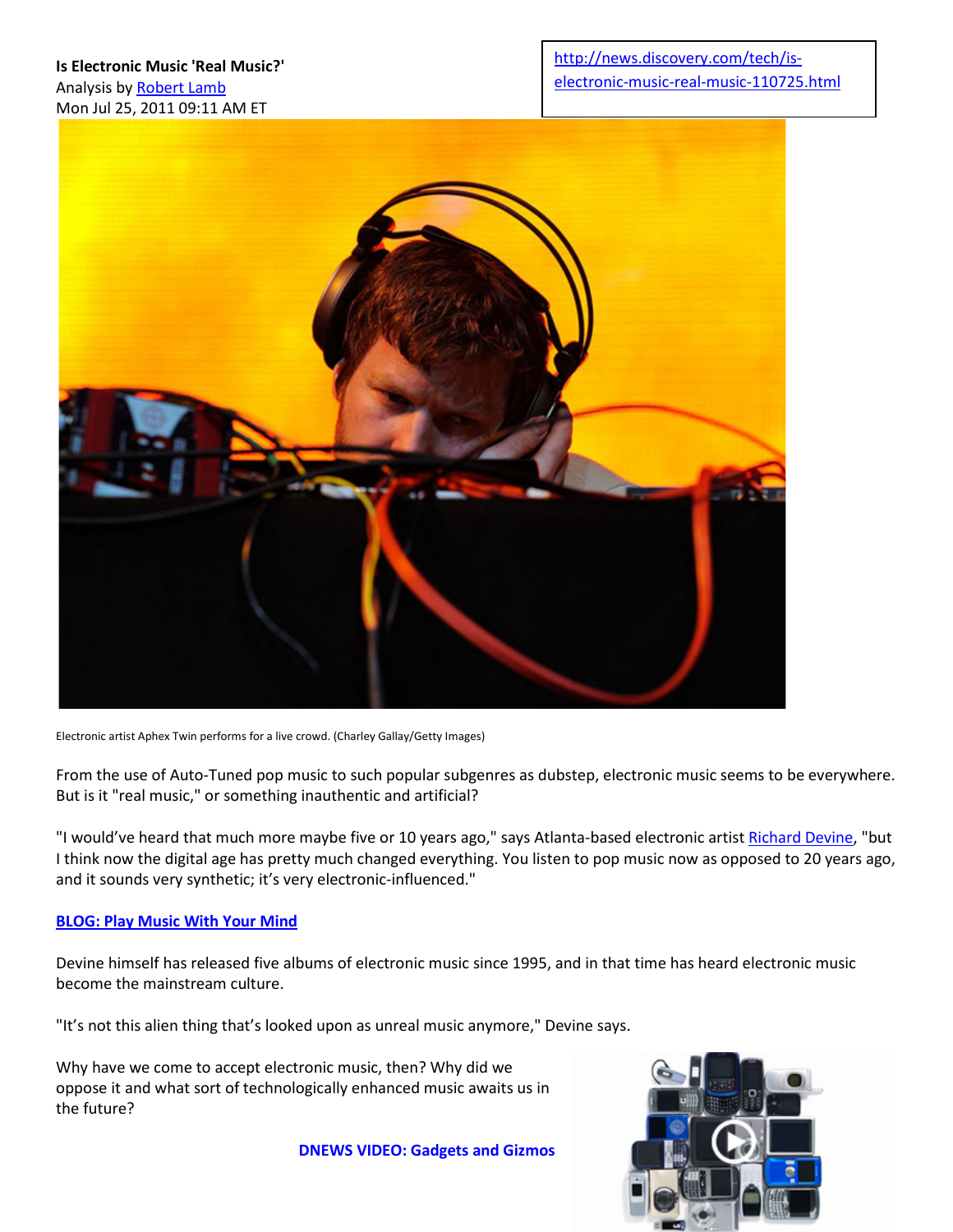## **Music and Technology**

Modern acceptance of electronic music hardly comes as a surprise to Parag Chordia. The assistant professor at Georgia Tech Center for Music Technology compares the story of electronic music to the history of the piano. As this 17th century technology spread, musicians no longer had to master a particular bow technique on the violin or cello in order to play the perfect note.

They just had to press a key.

"I'm sure at the time people thought the piano was destroying the soul of our music," Chordia says. "It simplifies things. It reduces what is really essential and human. People have this deep feeling that music should be authentic. And I think the reason why it's so important for music to be authentic is because it's so powerful emotionally."

The more basic the emotions involved, says Chordia, the less listeners want to feel like that someone is simply pushing a button. They want to believe the music they love is an authentic human expression.

"The piano obviously didn't destroy music," Chordia says. "What it did in fact was create a branch. Composers took advantage of its technical capabilities, and they created an amazing repertoire that really blossomed in the 19th century.



#### **[DNEWS VIDEO: CYBORGS, WIRELESS INTERNET, EXOSKELETONS, SYNTHETIC LIFE AND MORE …](http://news.discovery.com/tech/%20http:/news.discovery.com/videos/discovery-news-technology/)**

## **Electronic Sounds, Human Creativity**

Computer technology has evolved tremendously over the past few decades, and electronic music has definitely followed suit. But are humans still at the creative core of the craft, or have we become lost in the shuffle?

When Richard Devine first started out in the early '90s, music-making software for the personal computer was a rarity. For today's would-be musicians, however, countless programs are just a few keystrokes away -- and that's not necessarily a good thing.

"I think [the technology] sometimes makes people lazy," Devine says. "When I have too many resources at my fingertips, I have a tendency to get really lazy with the creativity. So for me, I try to limit myself with how many tools I use. I try to just keep it to a couple pieces of equipment and learn those pieces of equipment really, really well."

An accomplished musician in his own right, Parag Chordia specializes in a particular piece of musical technology known as the sarod, a staple of North Indian classical music dating back thousands of years. Whether you're considering this ancient stringed instrument, a modern music program or a Paleolithic bone flute, Chordia insists the basic principle is always the same.

## **[NEWS: Why Music Makes You Happy](http://news.discovery.com/human/music-dopamine-happiness-brain-110110.html)**

"Music and technology are fundamentally something that have gone together since the earliest forms of music," Chordia says. "What are bone flutes but examples of humans taking the resources around them, manipulating them in some way and fashioning something for their own delight or for some kind of particular purpose?"